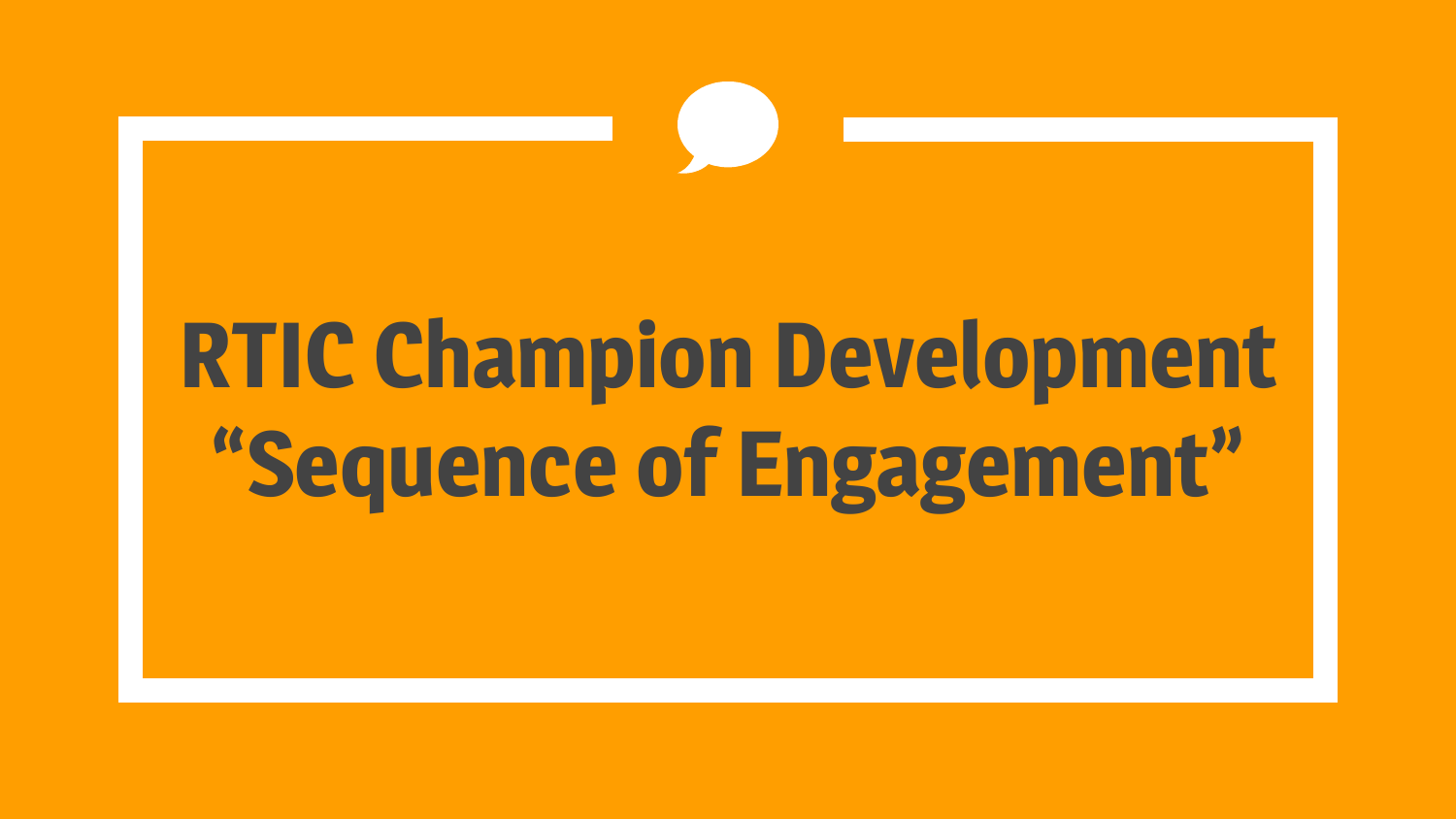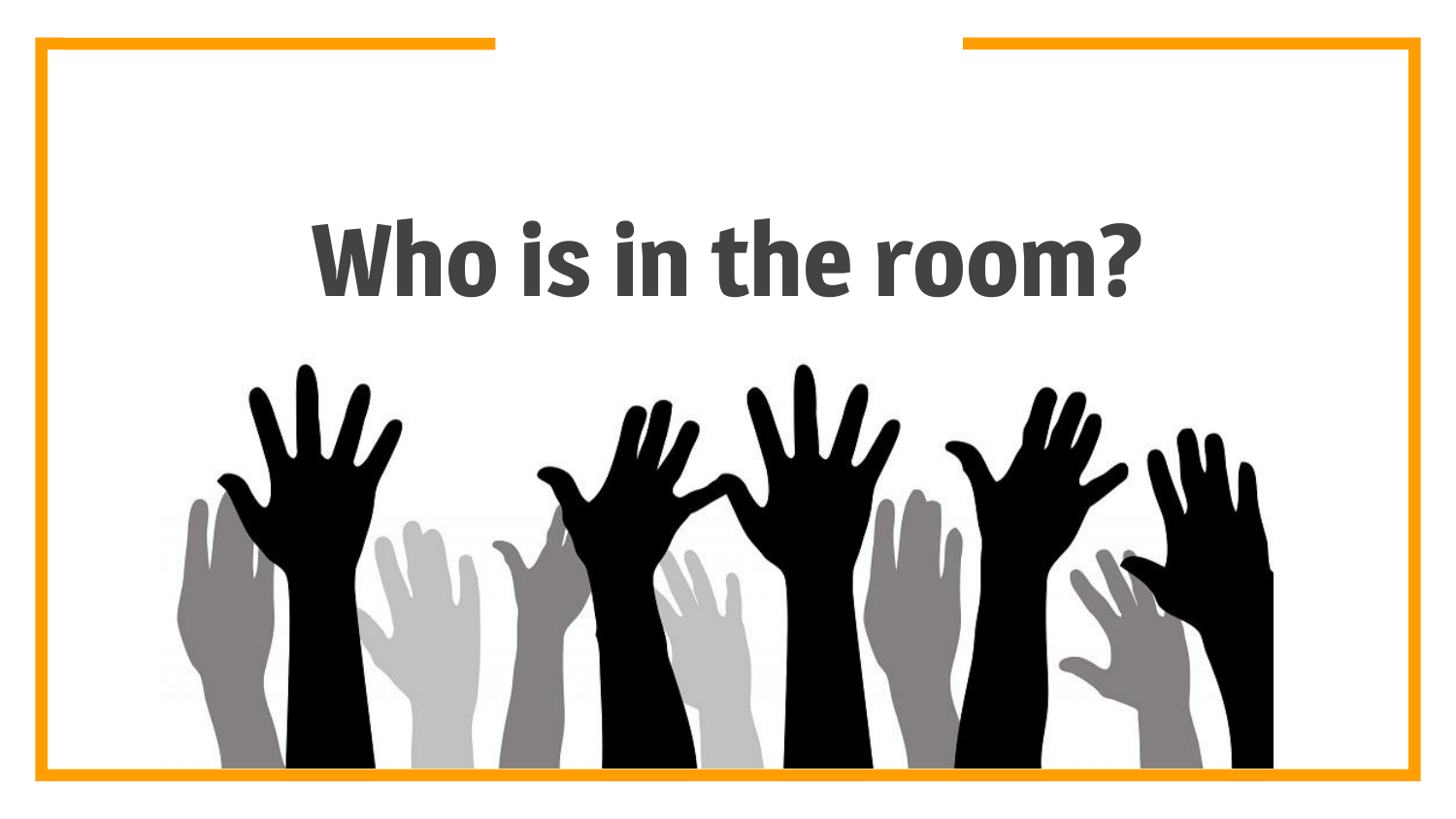## **WHAT TO EXPECT IN JUST 60 MINUTES**

**Learning: Sequence of Engagement**

**Applying: Understanding how we perceive situations and how we show up can influence our thoughts, feelings and actions.**

Explore Bruce Perry's Neurosequential Model — Regulate, Relate, and Reason Review a non-example of Regulate, Relate and Reason

Reflect: Are there situations or times when the stories we tell ourselves or how we show up gets in the way of our work?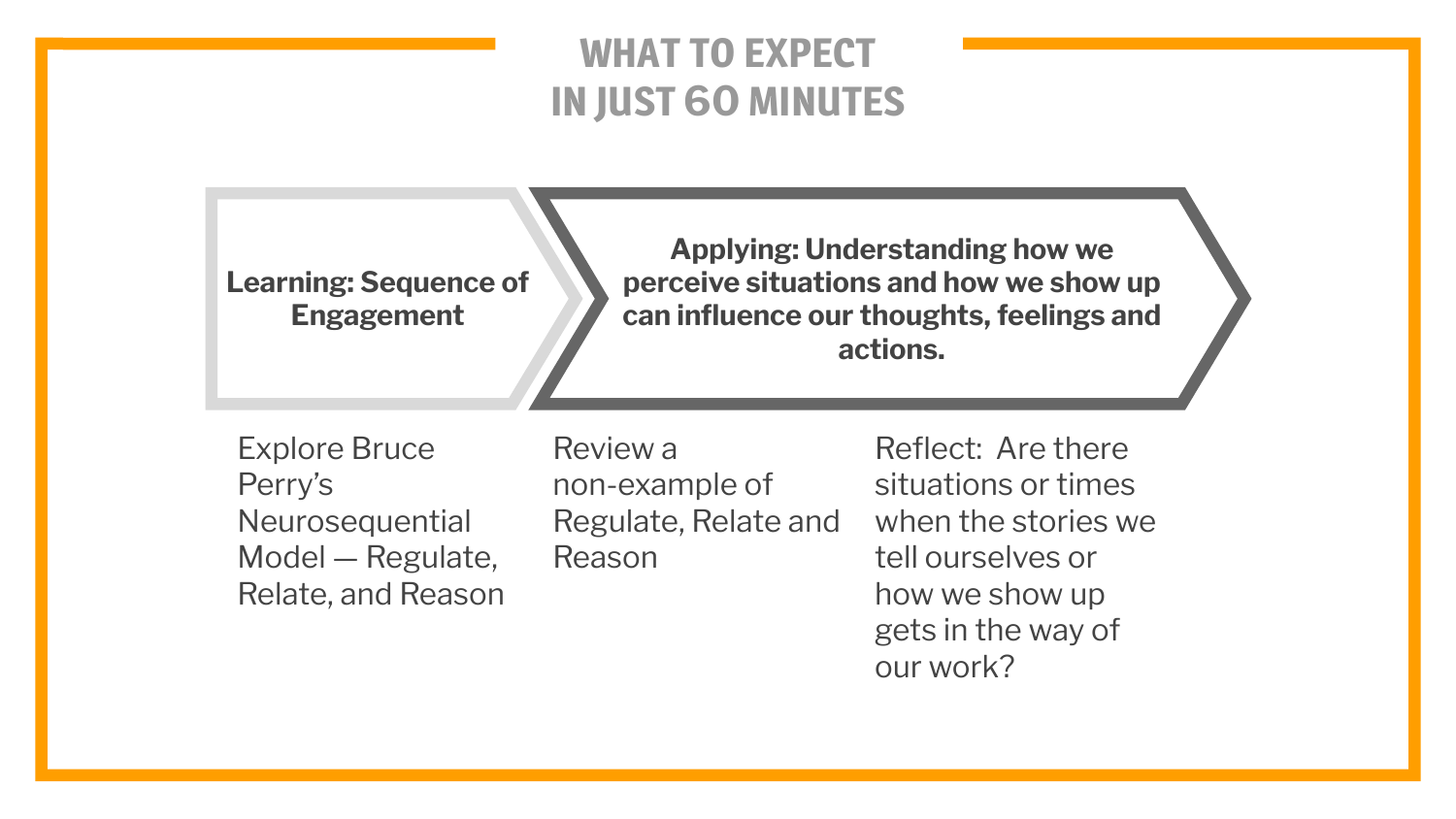#### **Learning: Sequence of Engagement**

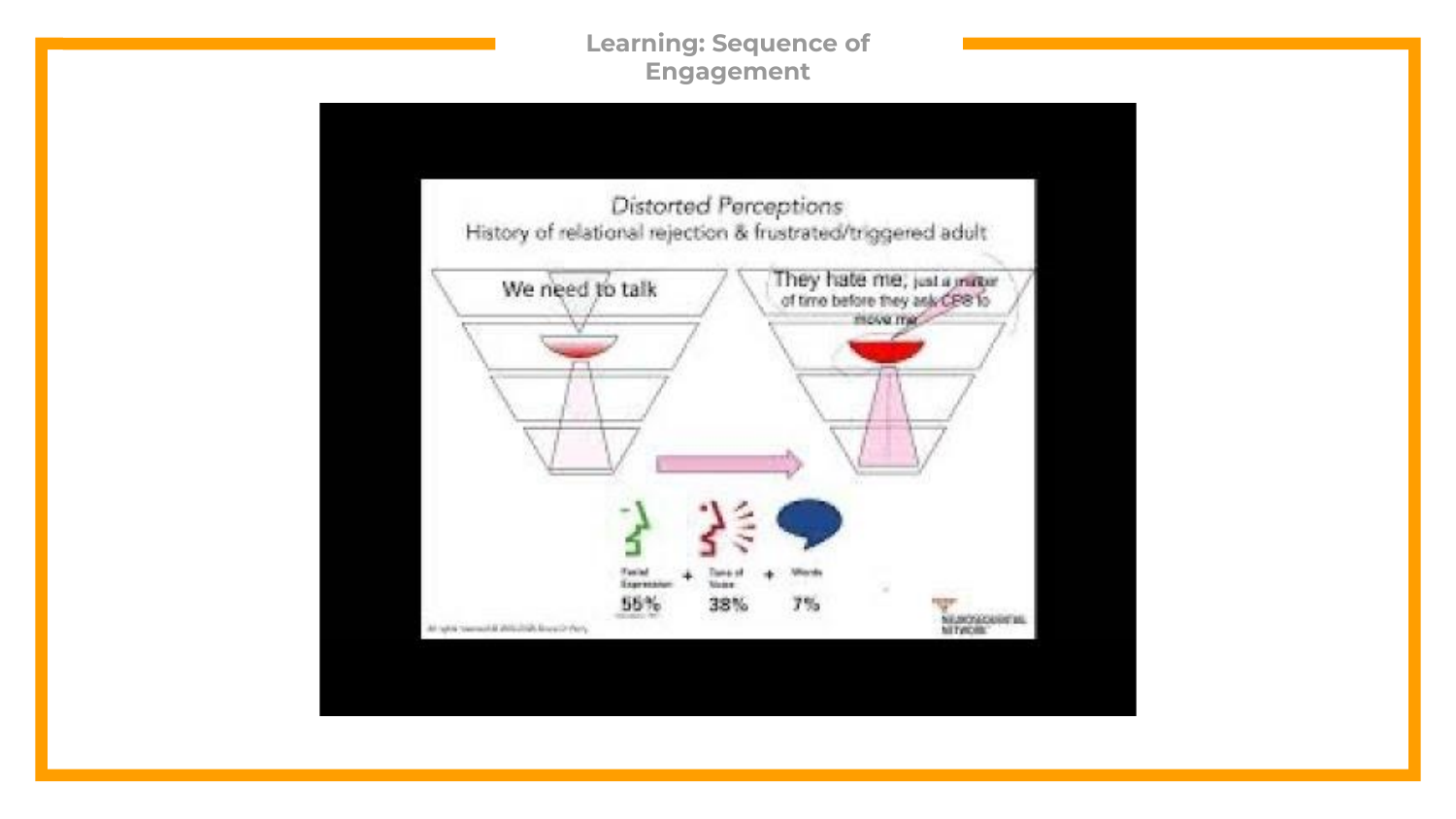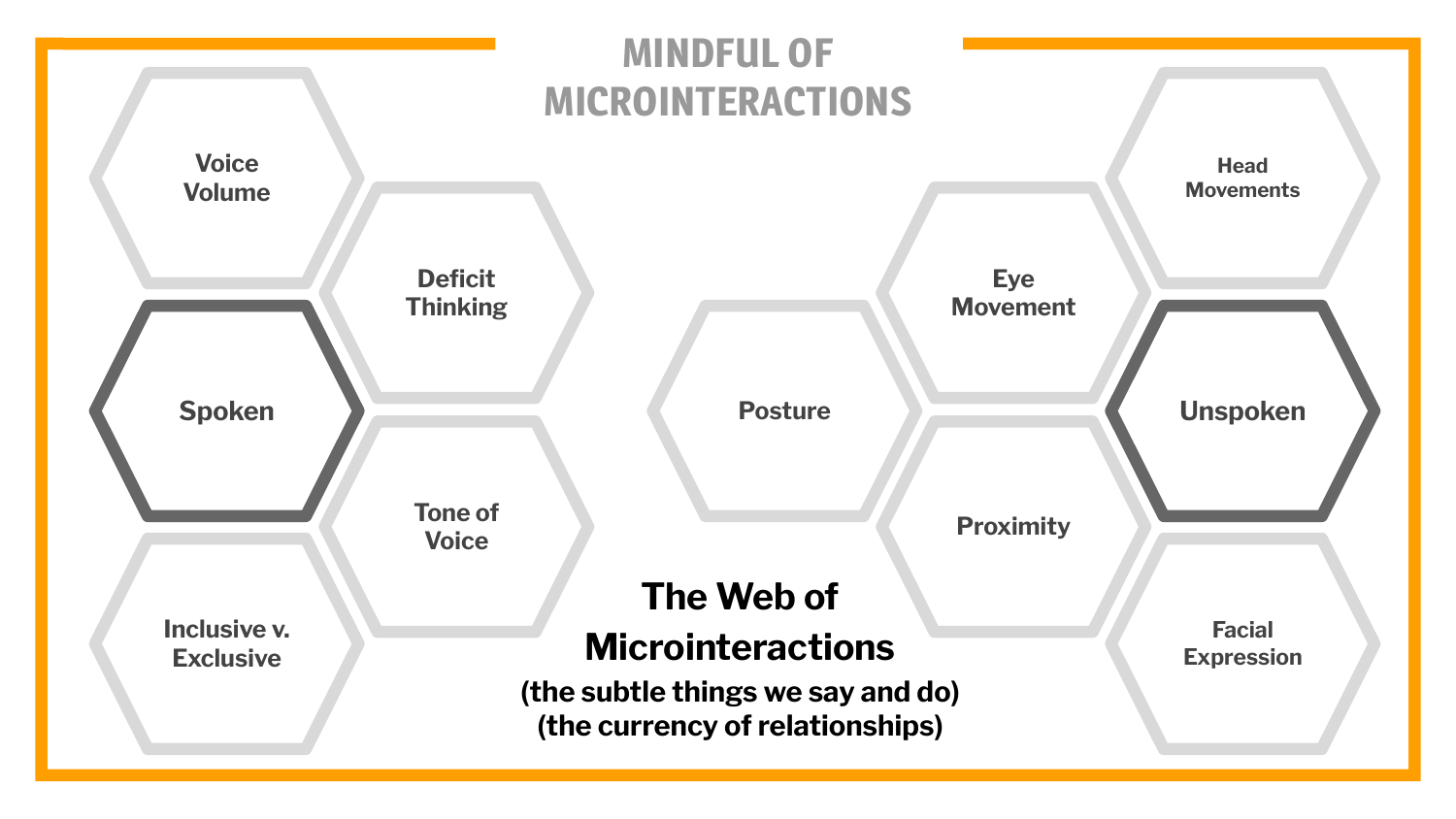

### **MINDFUL OF MICROINTERACTIONS**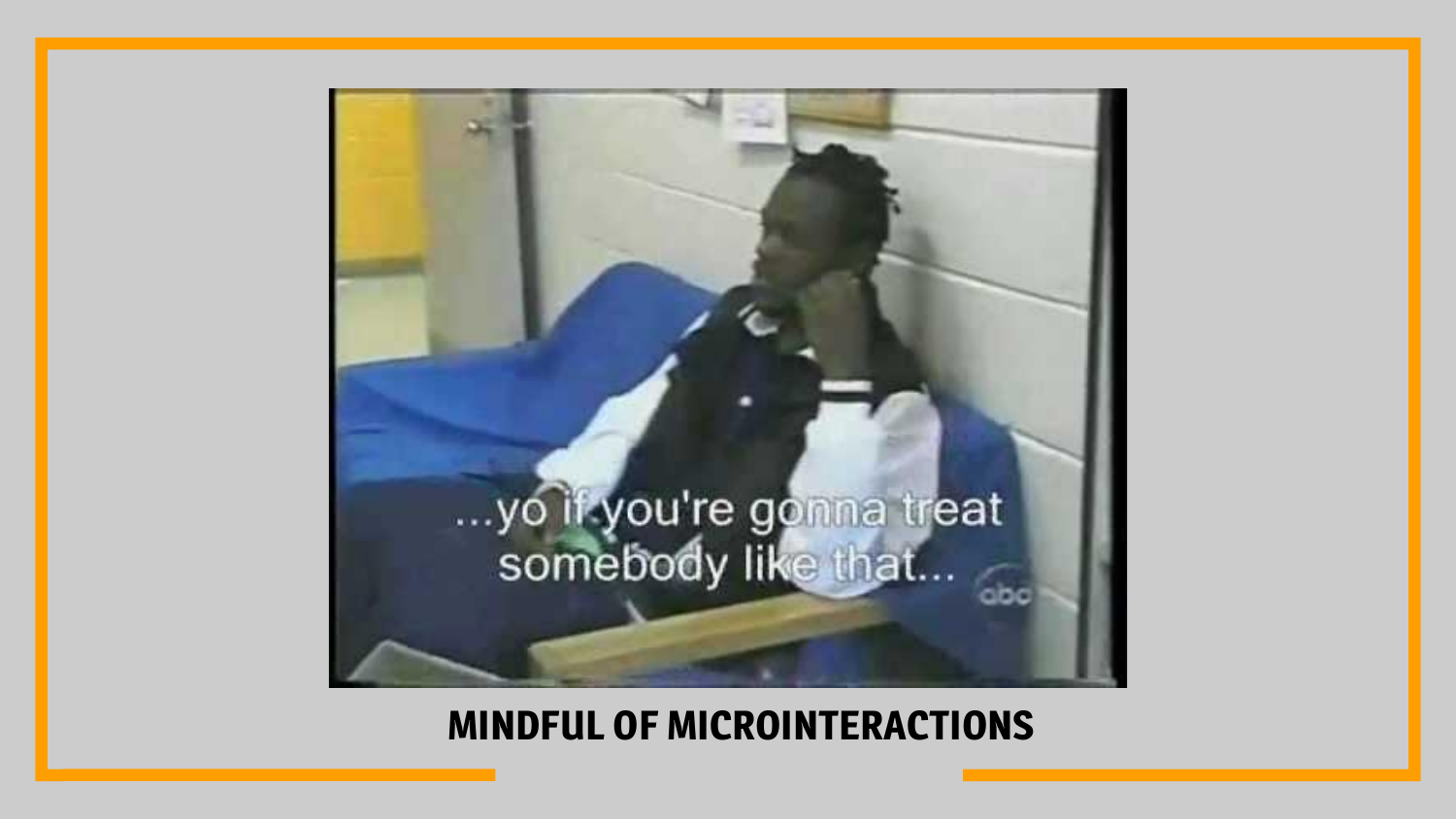**Applying: Sequence of Engagement**

# Breakout Rooms:

How might a mismatch like this might out in your sector and how could you handle that interaction differently?

Are there situations or times when the stories we tell ourselves or how we show up gets in the way of our work with those we serve or work with?

What kind of self-care would you need before and/or after an interaction like that?